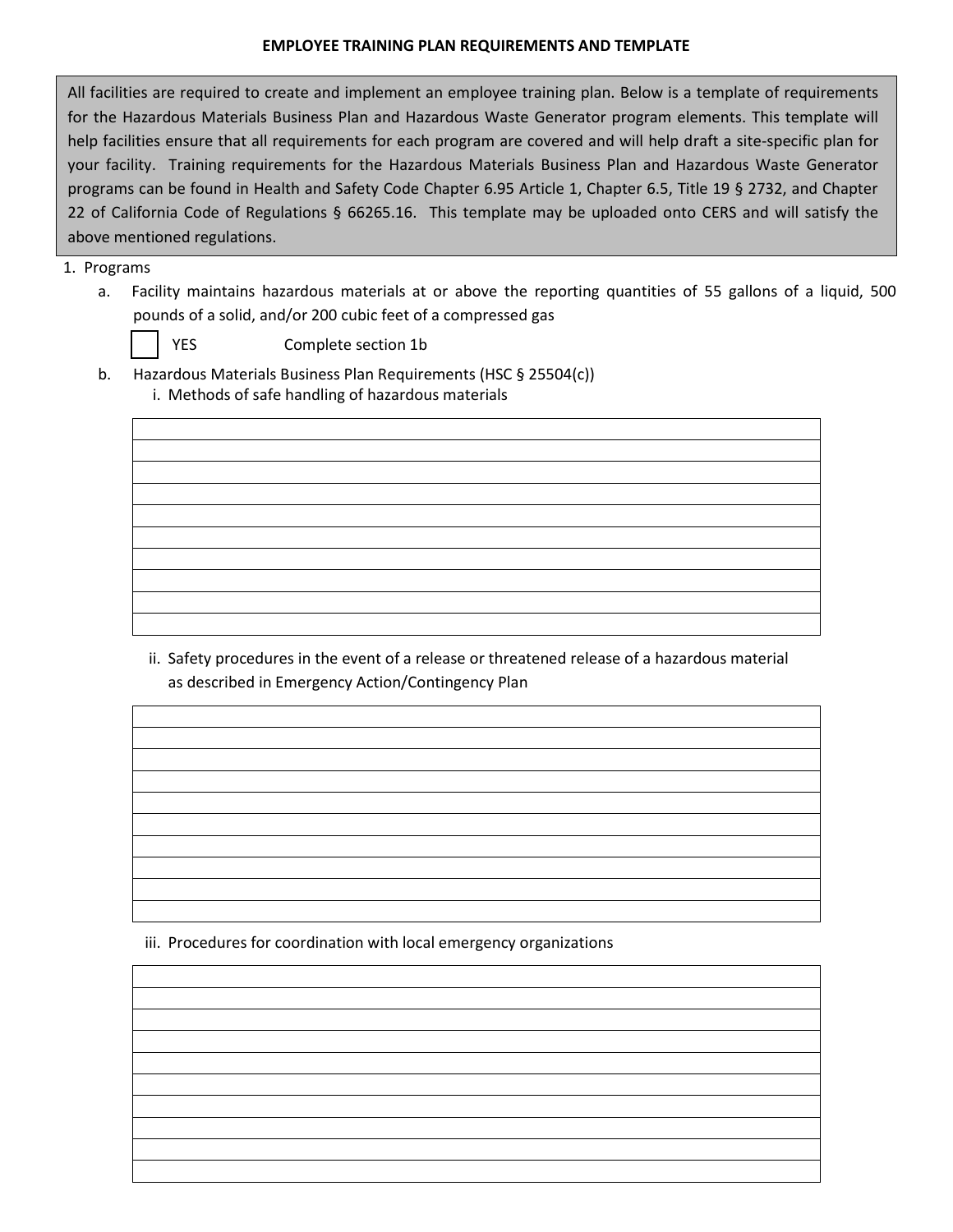- - v. Use of emergency response equipment and supplies employees may use

vi. Procedures for using, inspection of, repairing, and/or replacing facility emergency and monitoring equipment

vii. Evacuation/re-entry procedures and assembly point locations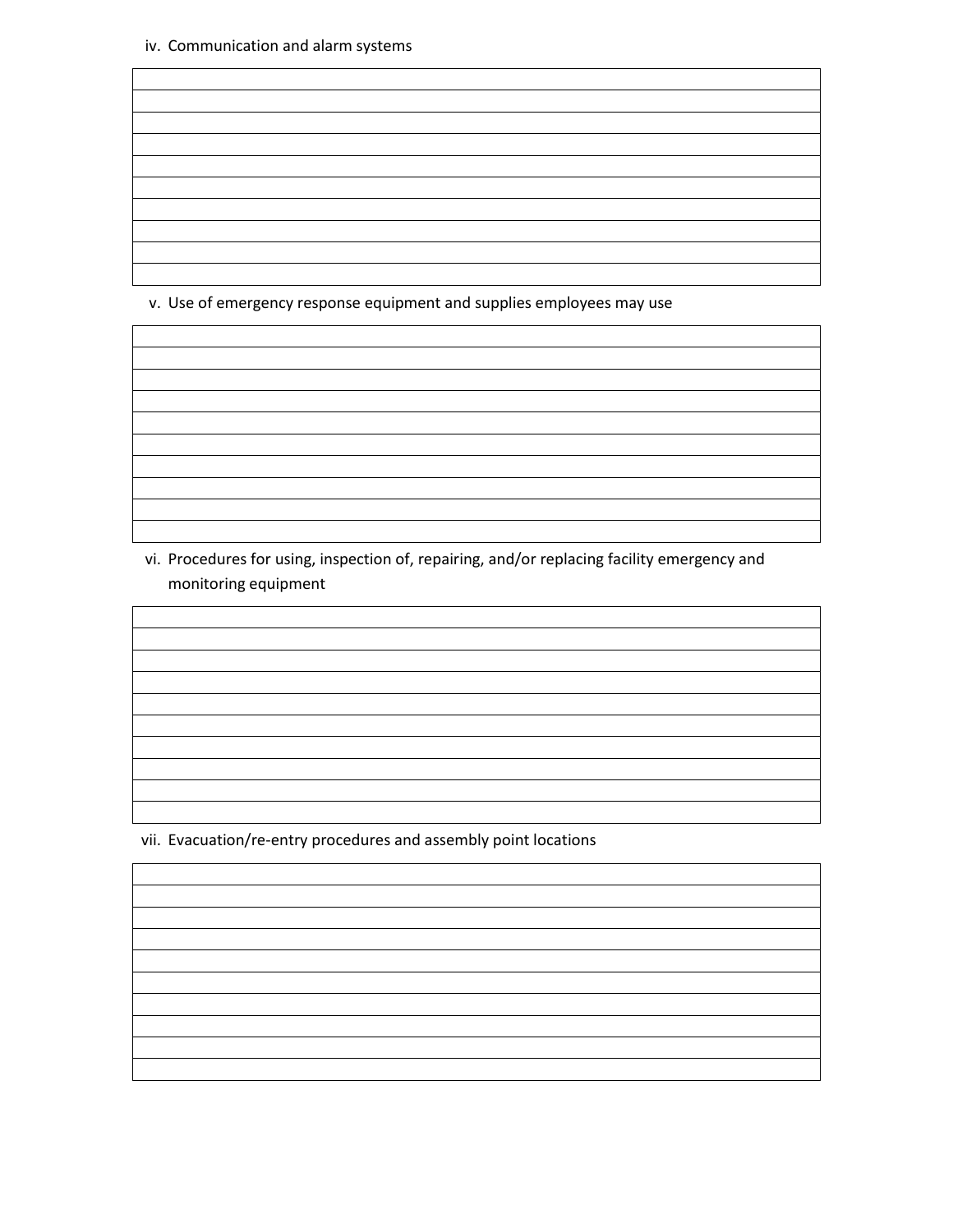- c. Facility stores/generates hazardous waste
	- - YES Complete section 1d
		- NO Do not complete section 1d
- d. Hazardous Waste Generator Requirements (HSC Chapter 6.5, 22 CCR § 66265.16)
	- i. Proper packaging and labeling of all waste

ii. On-site management and storage requirements

iii. Proper use of safety equipment and hazardous waste management supplies

iv. Off-site transportation requirements

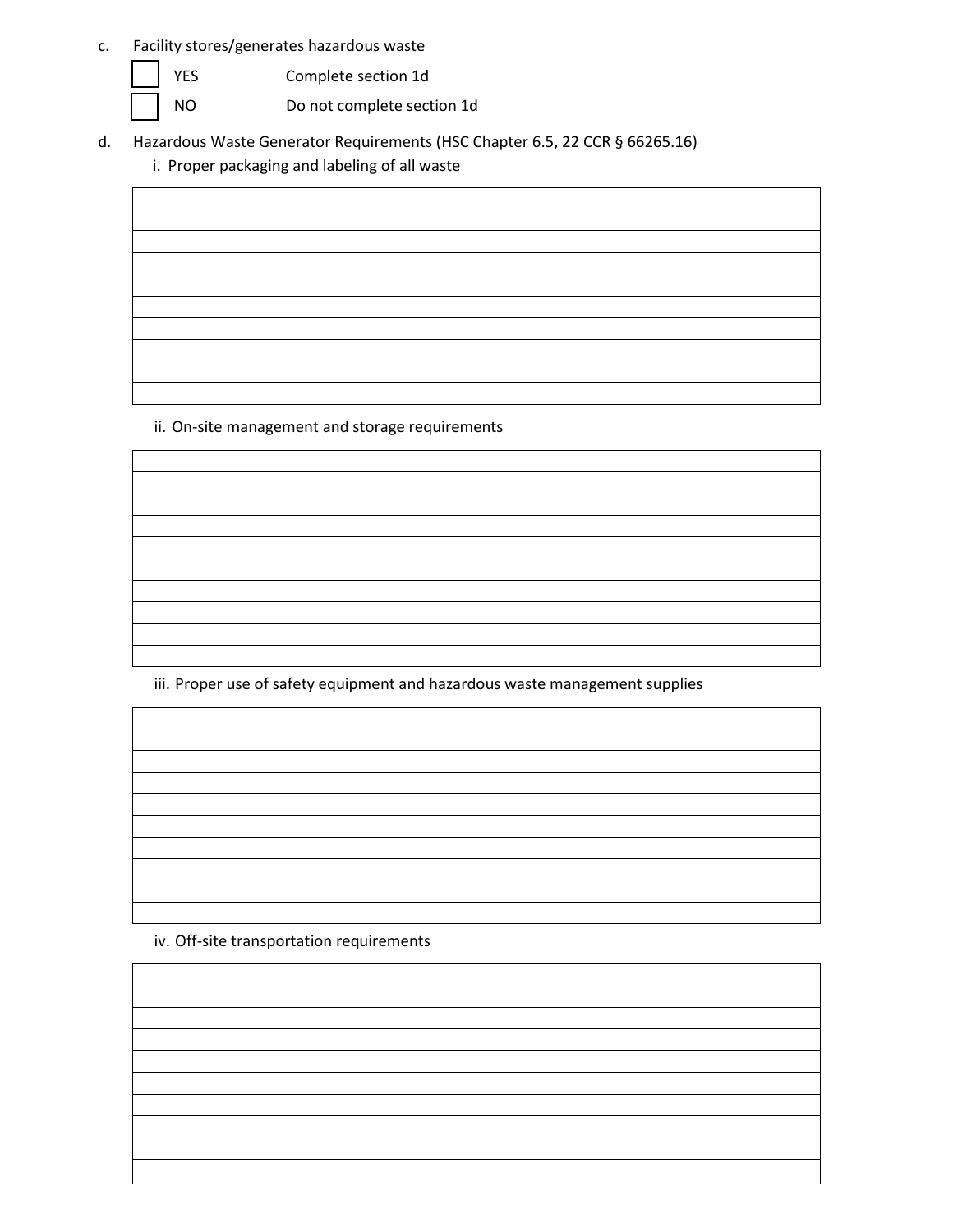v. Interaction with waste haulers and disposal sites including manifesting

vi. Conducting and documentation off periodic inspections

| <b>Frequency of inspections:</b> |  |  |
|----------------------------------|--|--|

2. Required Training Topics – By Job Title

While all topics in section 1 must be covered, not every individual must be trained in each topic for respective program(s). Training given to each individual will commensurate with the tasks assigned to that employee.

Example: An employee who physically handles hazardous wastes but does not fill out or manage manifests needs training in handling not manifesting, while the clerical person responsible for the manifests needs training in manifesting but not handling the wastes.

Training on MSDS (Material Safety Data Sheets) including specific hazard(s) of each chemical to which employees may be exposed, including routes of exposure (i.e. inhalation, ingestion, absorption, etc.) is required.

Procedures for specific job titles (optional):